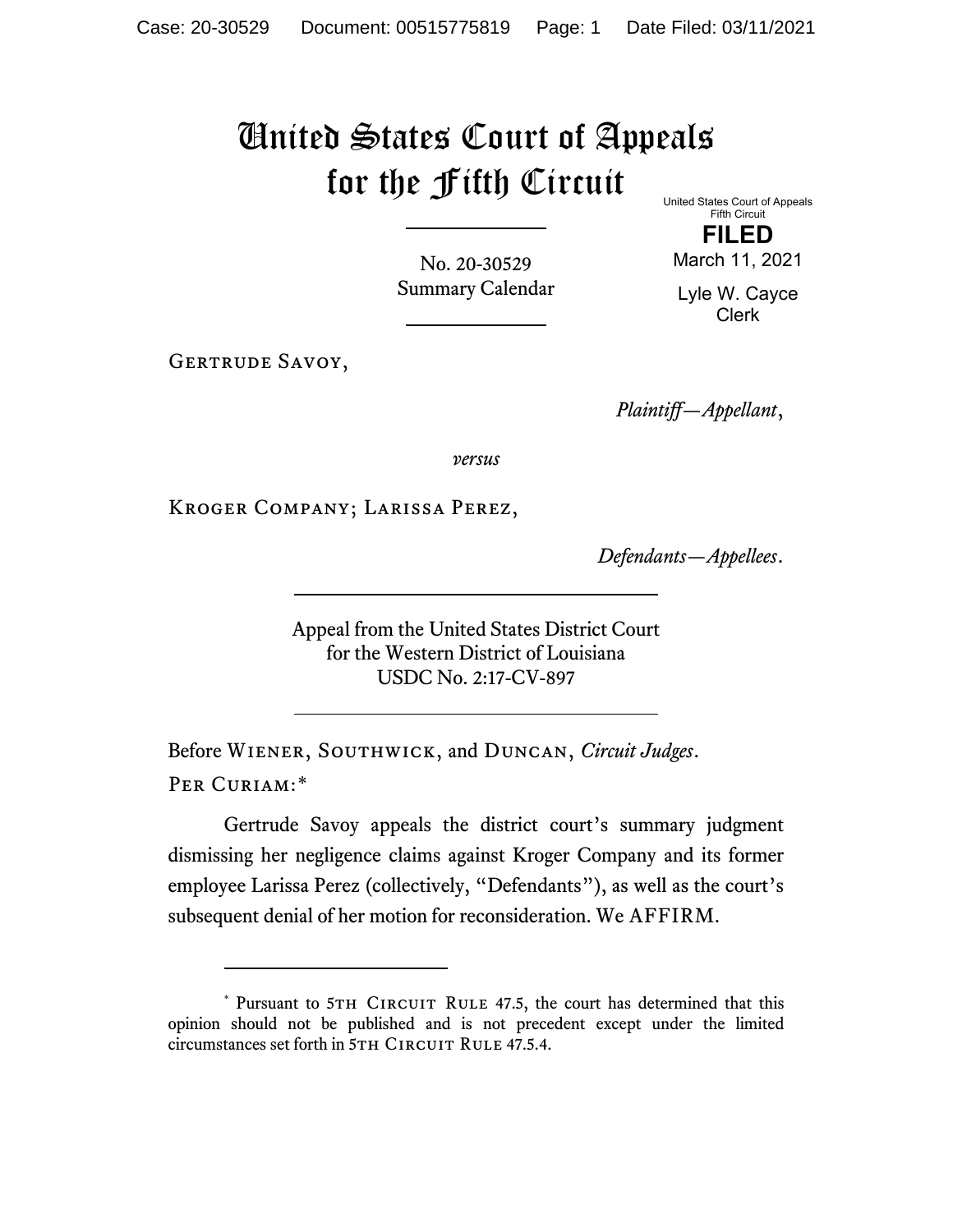**I**

While checking out at a Kroger in Lakes Charles, Louisiana, on March 3, 2016, Savoy lifted a grocery bag containing two 59-ounce containers of iced tea (nearly a gallon altogether) to move it from the bagging carousel to her shopping basket. The bag split, dropping its contents on Savoy's foot and allegedly causing her a painful nerve condition, Reflex Sympathetic Dystrophy. Litigation ensued: Savoy brought negligence claims in Louisiana state court against Kroger and Perez, the cashier who had bagged her iced tea, as well as product-liability claims against the bag's manufacturer, Inteplast Group Corporation. Defendants removed to federal court, invoking diversity jurisdiction.

The district court ruled on an initial round of four summary judgment motions brought by Kroger, Inteplast, and Savoy on January 7, 2020. The court first granted summary judgment to Inteplast and dismissed it from the case, holding that Savoy had failed to show a dispute whether the failed bag's design, construction, composition, or lack of adequate warnings made it unreasonably dangerous. The court denied Kroger's motion for summary judgment on Savoy's negligence claims, however. It found that Kroger had negated Savoy's allegation that her bag was overloaded: Kroger provided bags which it had first tested for their ability to hold much more weight than that of Savoy's iced tea, even if "jogged" up and down several times. Still, Kroger had not shown the absence of a dispute as to negligence in "some other aspect of the bagging process," which Kroger's motion had not addressed. Finally, the court denied Kroger and Savoy's competing motions on the issue of medical causation.

After these denials of summary judgment, the case was set to proceed to trial on January 27, 2020, a date first scheduled by a conference on July 16, 2019, and confirmed at a pretrial conference on January 10, 2020. On January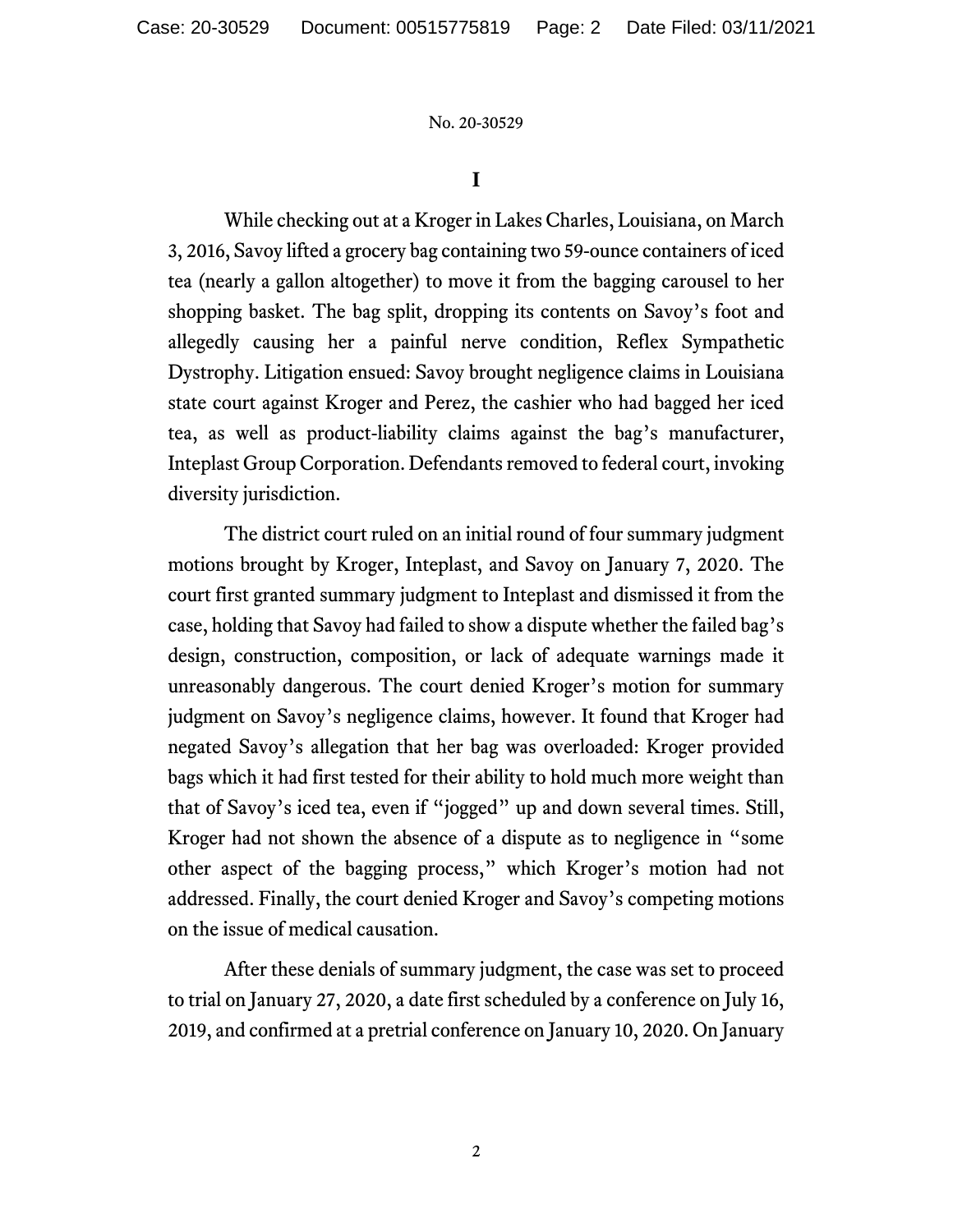14, though, Savoy terminated by letter her counsel's representation in the case.[1](#page-2-0) At a conference on January 17, the district court granted Savoy's attorney's motion to withdraw and instructed Savoy on proceeding *pro se*. At a pre-trial conference on January 23, the district court granted Savoy's motion for a continuance of the trial until August 24 and gave Defendants leave to file additional dispositive motions.

Kroger and Perez then moved for summary judgment again, arguing that Savoy had failed to show a genuine dispute whether Defendants had breached any duty to her. Savoy acknowledged receipt of this motion in a letter to the court, but otherwise never responded to it. On July 7, the district court granted summary judgment. The court's opinion noted Defendants' evidence that Kroger had implemented guidelines for bagging groceries and that Perez had observed these while loading Savoy's bag. Because Savoy failed to dispute this evidence or present any contrary evidence, the district court granted summary judgment on Savoy's negligence claims. Savoy then moved for reconsideration, for the first time presenting a witness affidavit and a brief expert report in her favor. The district court denied this motion, and Savoy appealed.

## **II**

We review summary judgment *de novo*, construing all facts and inferences in favor of the nonmoving party. *In re Louisiana Crawfish Producers*, 852 F.3d 456, 462 (5th Cir. 2017). "The court shall grant summary judgment if the movant shows that there is no genuine dispute as to any material fact and the movant is entitled to judgment as a matter of law." FED. R. CIV. P. 56(a). "[W]here the nonmovant bears the burden of proof

<span id="page-2-0"></span><sup>&</sup>lt;sup>1</sup> Correspondence which Savoy submitted to the district court indicates she had refused communication with her attorney for several prior weeks prior to this letter.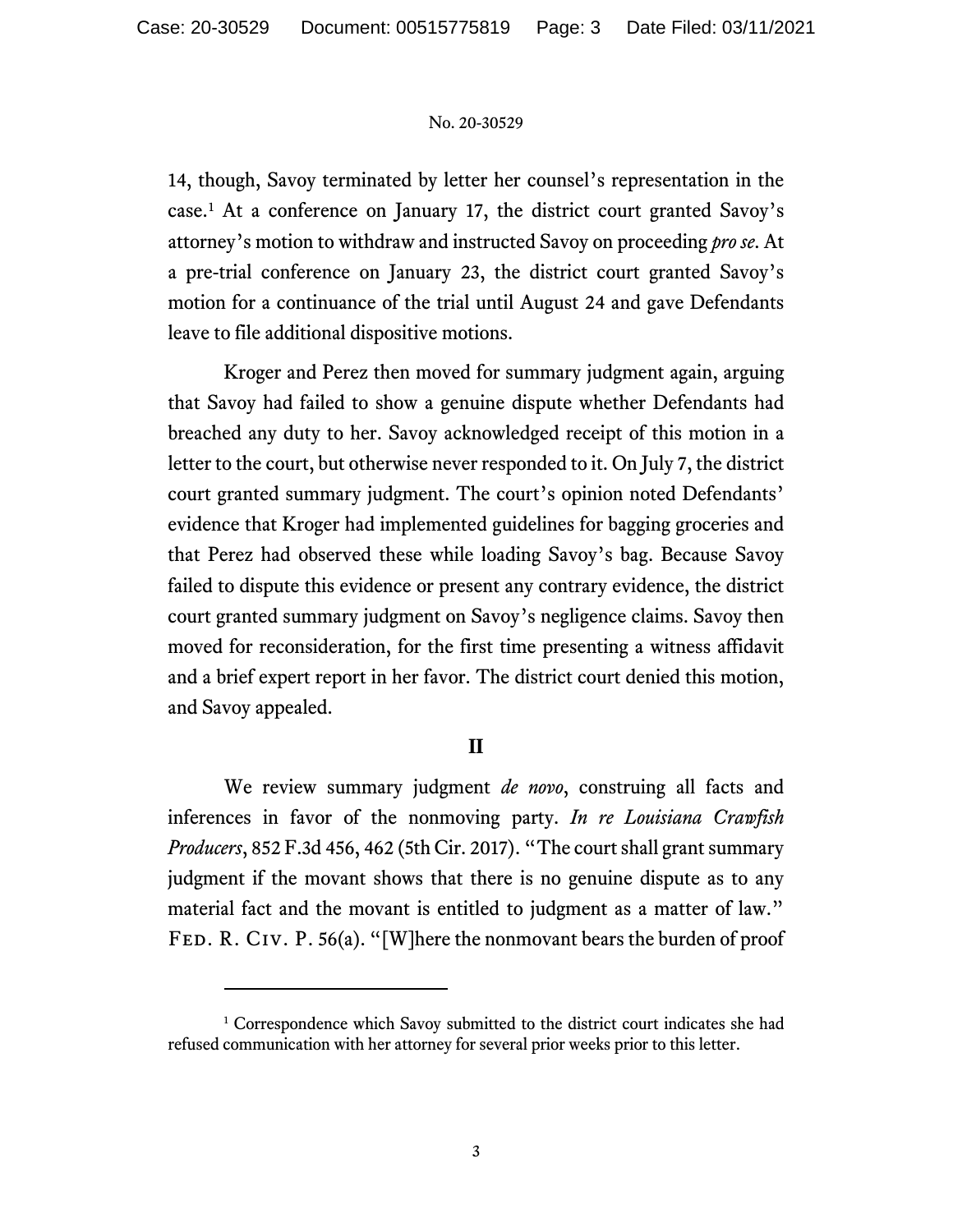at trial, the movant may merely point to an absence of evidence, thus shifting to the non-movant the burden of demonstrating by competent summary judgment proof that there is an issue of material fact warranting trial." *Louisiana Crawfish Producers*, 852 F.3d at 462.

Savoy failed to respond to Perez and Kroger's second motion for summary judgment, and she therefore did not point to any evidence creating a triable issue. On appeal, Savoy argues that the district court nevertheless erred by relying on a conclusory "sham affidavit" offered by Larissa Perez. *See S.W.S. Erectors, Inc. v. Infax, Inc.*, 72 F.3d 489, 495 (5th Cir. 1996). Perez attested that Kroger had previously trained her on how to bag groceries and that she bagged Savoy's iced tea in compliance with Kroger's guidelines, without "stretching, elongating, manipulating or tearing the bag." The district court relied on this affidavit in its summary judgment ruling, but Savoy claims it is contradicted by Perez's testimony at a 2019 deposition.

Savoy fails to show that this affidavit was a sham. She points only to Perez's testimony that she remembered receiving training but could not at that time recall specifics. Such statements do not impeach Perez's affidavit: in fact, Perez stated at her deposition that Kroger did train her and had her shadow another cashier for a few shifts before working a register on her own. The deposition excerpt which comes nearest to impeaching Perez's affidavit is her failure to remember any Kroger policy concerning double bagging. But that failure to recall (over three years later) is not evidence of negligence, and in any case, Savoy has not appealed the district court's ruling that the split bag was not overloaded. "[T]he sham affidavit doctrine is inappropriate where an affidavit supplements, rather than contradicts an earlier statement." *Winzer v. Kaufman Cnty.*, 916 F.3d 464, 473 (5th Cir. 2019) (quotation marks omitted). Because Savoy has not exposed Perez's affidavit as a sham, the district court properly granted summary judgment.